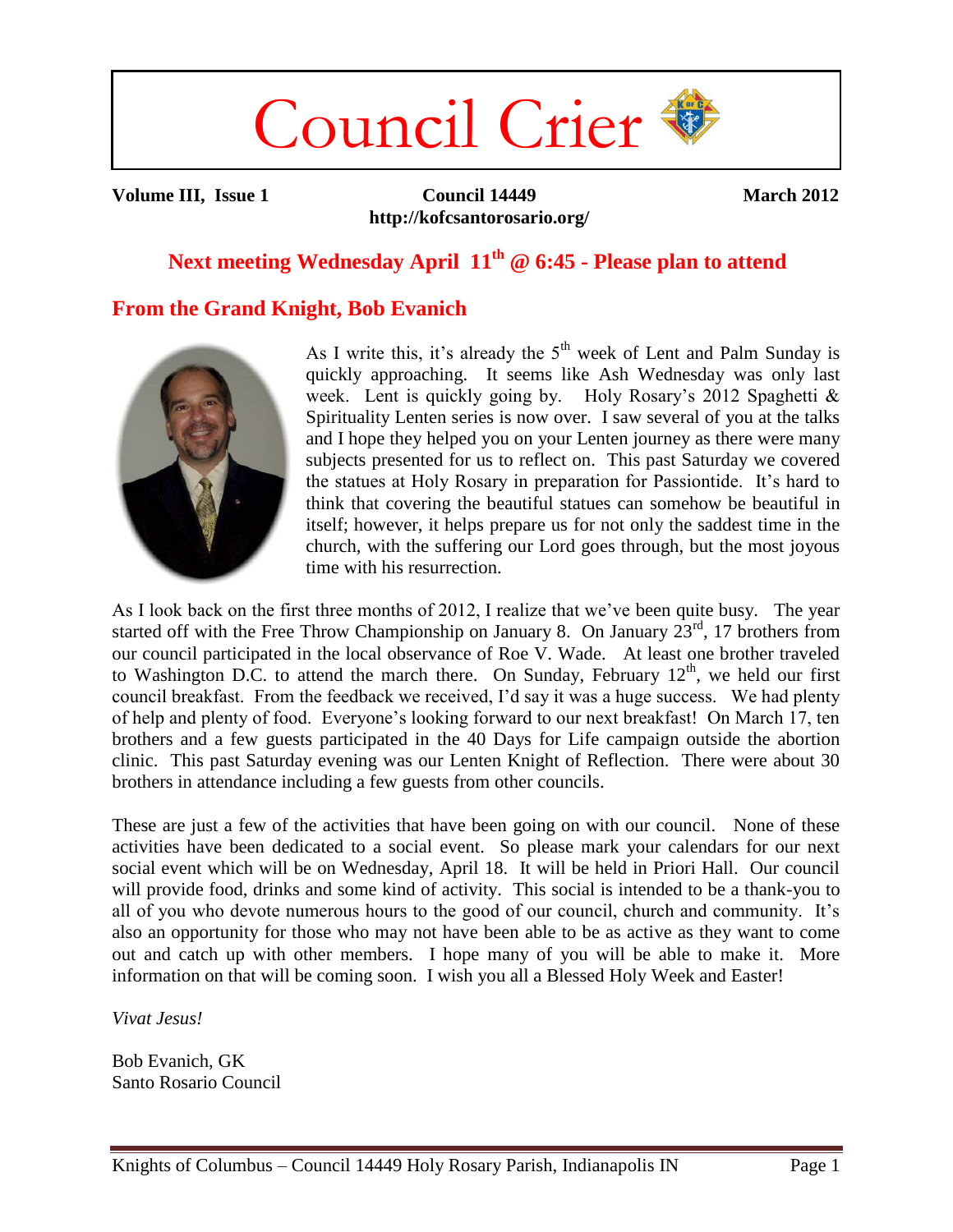## **A Note from the Deputy Grand Knight, Edwin Barron**

It's time again to consider the volunteer schedule for Cafe Rosario. Also, there are a couple of upcoming cancellations for Palm Sunday and Easter Sunday.

Please take a look at the volunteer schedule for March through the 2nd Quarter of this year. Although our first "needs" are not until mid-April, please let me know if there are dates and slots you can help with.

Thanks again to everyone who's helped out in the past....your help is **very much appreciated!**

Sincerely,

Edwin Barron DGK

# **A Council Pro-Life Update**



Forty Days for Life, Saturday, March 1, Praying At Planned Parenthood

# **The DC March for Life – by Brother Knight Pasquale J. Fantetti Sr.**

The rain and cold couldn't dampen the spirit and enthusiasm of the tens of thousands of faithful who filled the Mall and streets of our nation's capital to celebrate life and pray for the misguided supporters of abortion. There were many speeches by congressmen and senators but it was the young people's singing and chanting hymns and prayers that helped us forget about the cold and icy rain and inspired the marchers to carry on with their journey. Young and old, men and women, strong and frail, some in wheelchairs, others with walkers all completed the journey to the Capital Building. Although the media had little to say or print about the day and its message, I don't believe anyone believed the sacrifices made to participate weren't worth the special graces gained by doing God's work.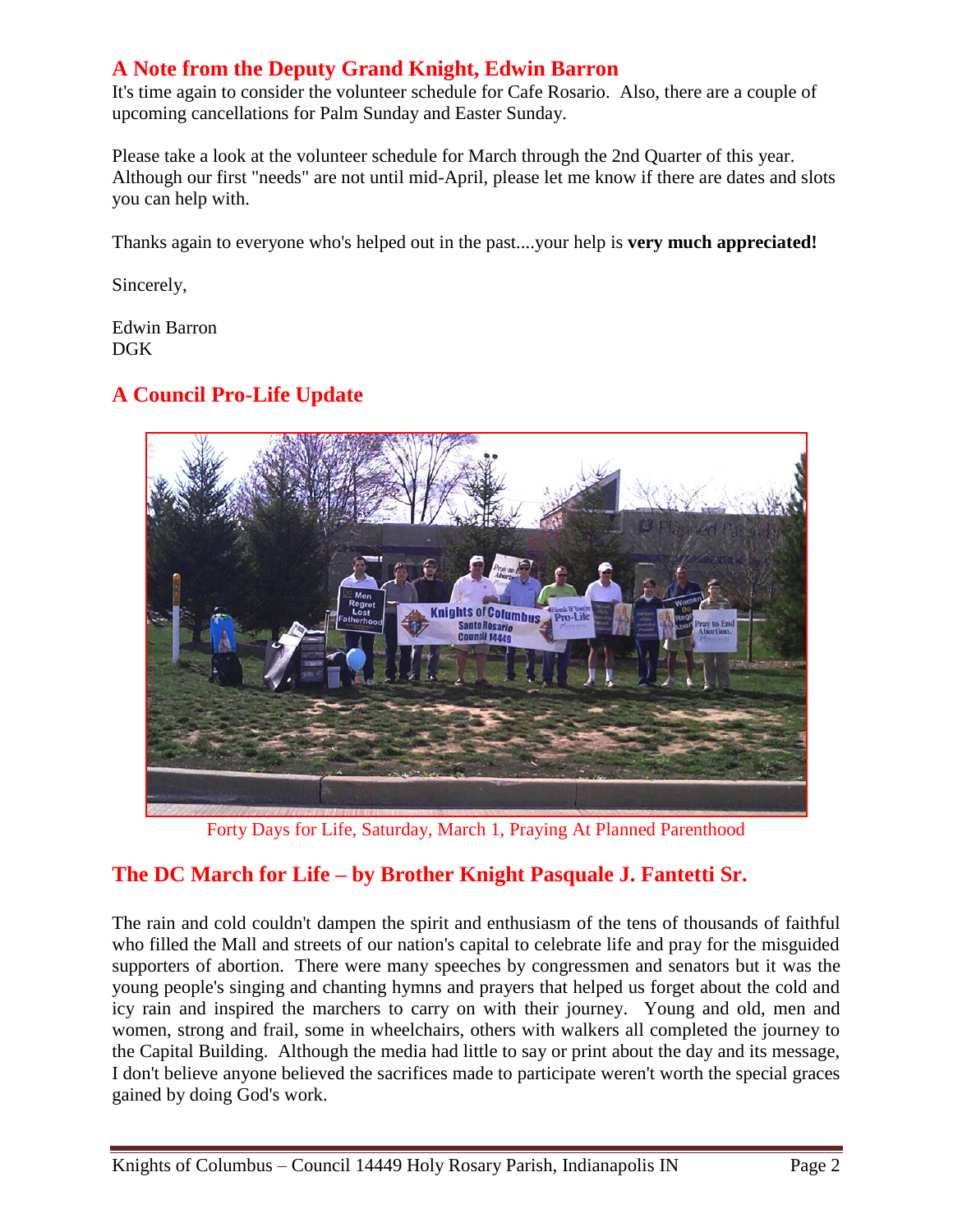Someday, hopefully, we can march in celebration of the end of abortion in this great country.



## **Indianapolis Pro-Life Dinner – Brother Knight Bob Collins**

Knights from Santo Rosario Council 14449 showed their support for the pro-life apostolate of the Archdiocese of Indianapolis by attending the Sanctity of Life Dinner on March 8. A large crowd was on hand at the Riverwalk Banquet Center for the annual dinner to support the work of the Archdiocesan Office of Pro-Life Ministry.

Knights from our council included Mike Huffman, Kurt Hostettler, Paul Neuendorf, Bob Collins, and Don Murphy and his wife Angie. Brother Jerry Mattingly worked in the Office of Pro-Life to help organize the dinner.

The Keynote Speaker was former Holy Rosary Pastor Msgr. Joseph Schaedel. Msgr. Schaedel gave an impassioned speech – punctuated by his trademark humor – in defense of religious liberty and in opposition to the regulation recently issued by the Obama Administration to force Catholic organizations to provide sterilization, contraception, and abortifacient drugs in their health care plans.

Master of Ceremonies Ken Ogorek, Director of Catechesis in the Office of Catholic Education, asked all the Knights in attendance to stand, and then encouraged the young men in the audience to consider getting involved in the K of C.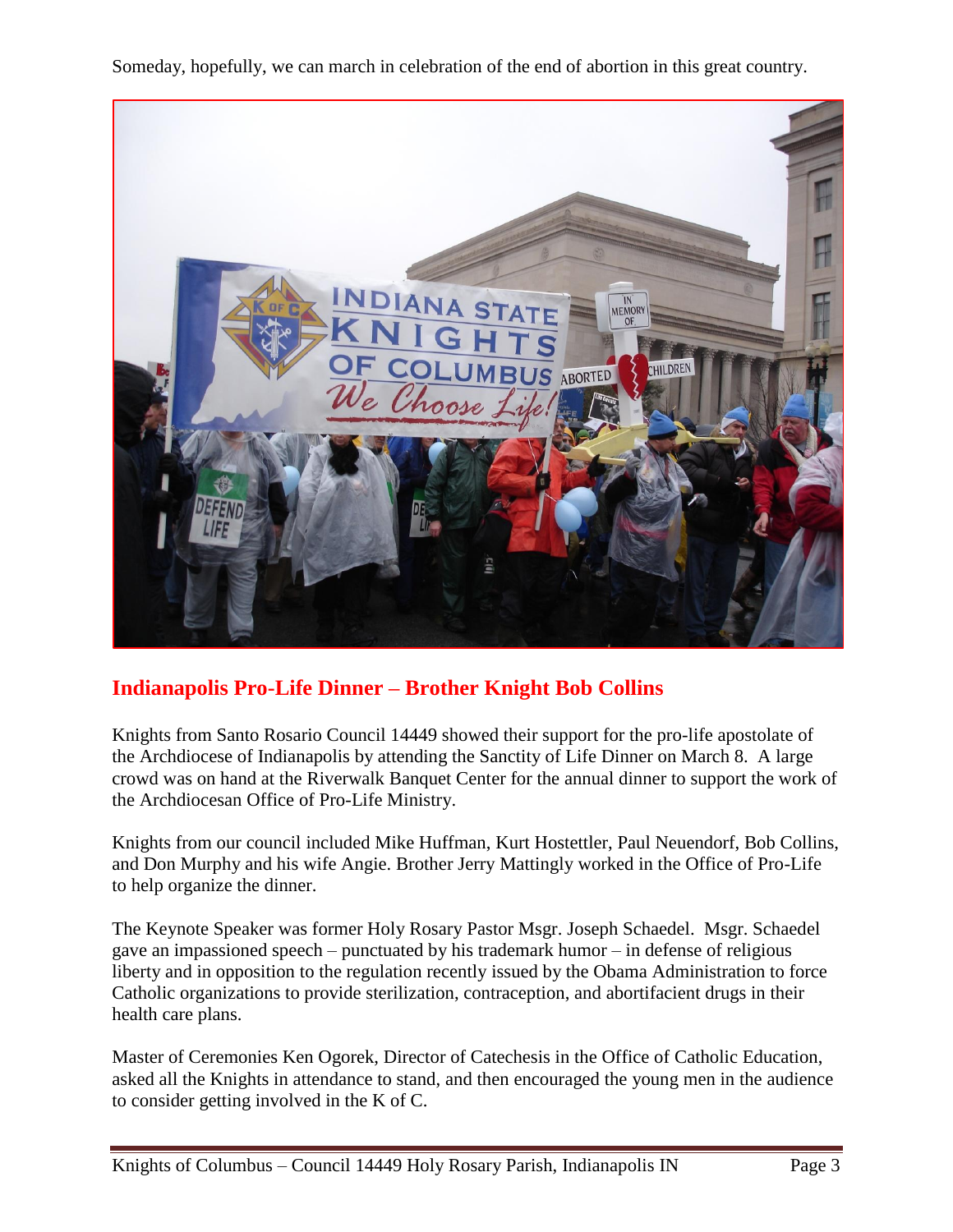#### **From our Community Chair, Jerry Friederick**

Steve Watt and I plus my daughter, Brother Knight Tom Lorenz's son and daughter both helped Father Whittington in Osgood, Indiana with tornado relief. I think he helped with stocking food/sorting about a week ago. We just got back today and did a lot of chain saw work for some families in Holden, IN and cleaning fields and woods. There are many homes totally gone, but there are many people volunteering their time. We went with the Boy Scout group and other volunteers. I believe my chain saw was a casualty of the day.

Father Whittington welcomes more people to come down and help, but the direction of the help is starting to change from cleanup and rebuilding/resupply people (reroofing work?). Call ahead or contact him at

Tornado Assistance EOC St. John the Baptist Catholic Church 331 S. Buckeye St. Osgood, Indiana 47037

Phone: 812-689-4244 ext. 315 Fax: 812-689-5035 Email: [help@stjohnsosgood.org](mailto:help@stjohnsosgood.org)

HFS (Holy Family Shelter) continues to go well with us serving one to two meals per month and with all Knights, plus family members enjoy serving our less fortunate brothers and sisters. Plus, the Knights and Holy Rosary has donated much food, hygiene, clothing and other items to HFS with collection from our monthly collection at Holy Rosary.

Thank you, Jerry Friederick 894-5710

## **Youth Activity Updates**

Free Throw Championship:

Our council held it's Free Throw Championship on Sunday, January 8. We had 4 winners declared. Peter Ponticello won the 10 year old boys division. For 11 year olds, Jessalyn Friederick won the girls division and Collin O'Rourke won the boys division. Nicholas Hofmeister won the 13 year old boys division. Jessalyn won at the District competition and Nicholas won at the District and Regional competition. Congratulations to all winners.

Essay Contest:

We had 4 students participate in the Knights of Columbus Essay Contest. First place council winners were Rebecca Friederick ( $10^{th}$  Grade), Eli Perry ( $11^{th}$  Grade) and Nicholas Mahoney  $(12<sup>th</sup> Grade)$ . Emma Feick  $(11<sup>th</sup> Grade)$  won Second place.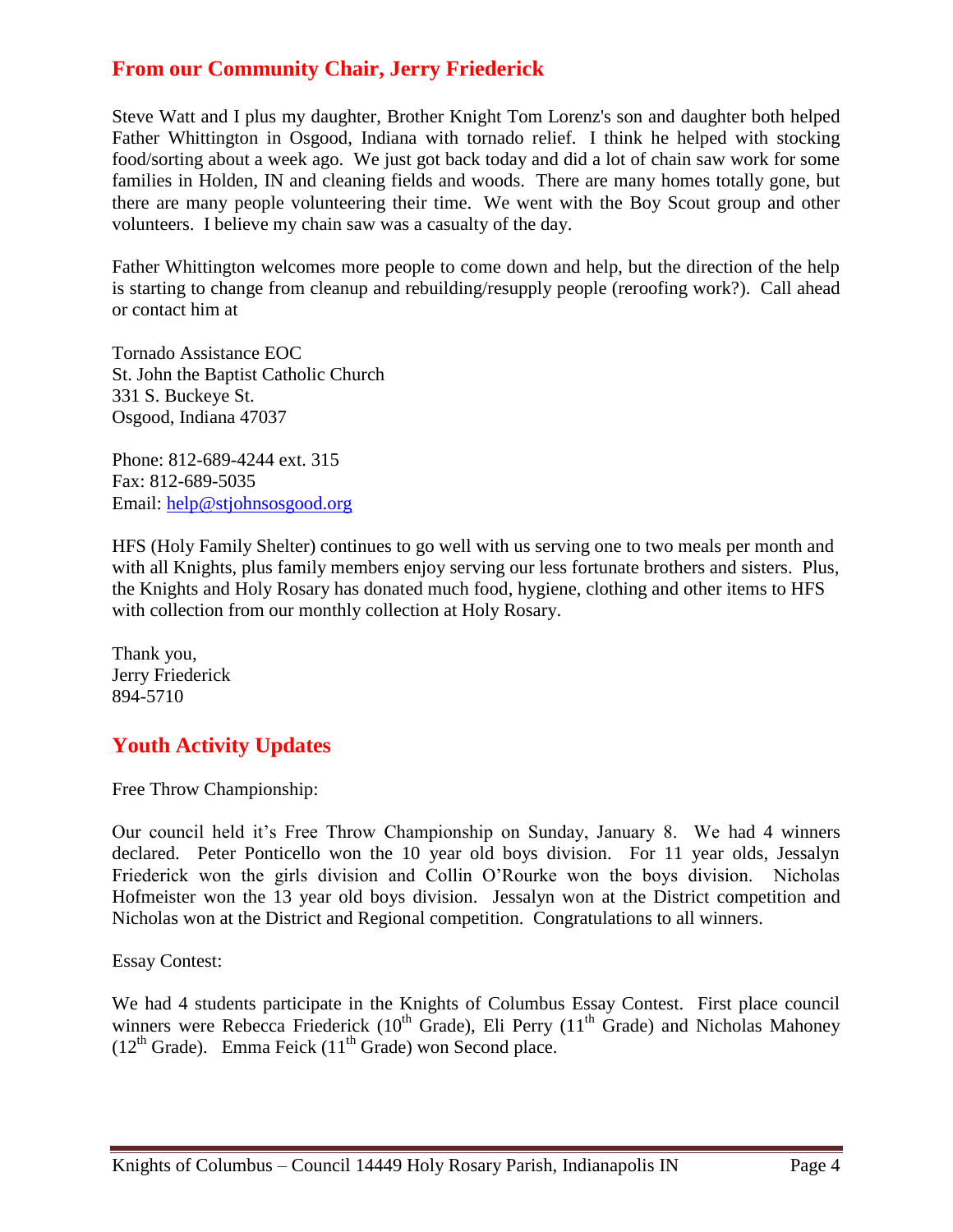## **From Financial Secretary, SK Jay Stanley**

The 1st quarter of 2012 is finishing with a hectic bang, much like other quarters for us! I've tracked over 400 hours this quarter of service by our Knights to the parish and community through our activities. As I am writing this, I am thinking of our participation last weekend in 40 Days for Life, and this weekend's activities of purpling, Knight of Reflection and our blood drive. It seems there never an end to our involvement, and never an end to our need for more men to step up and pick something to get active.

As I've stated before, our council continues to be a wonderful example of giving and dedication to our parish. If you haven't had the opportunity to get involved, please look for one. We could use your talent, and I know it is much more enjoyable to do things as a group. Watch emails from our Grand Knight and others to know where the opportunities are. Thank you for your great work brother Knights!

## **Ask Father Magiera**

Q: Father, Mass is celebrated on every day of the year, except Good Friday. Why isn't Mass celebrated on that day?

A: There is a lot of history that has to be considered in answering this question. Good Friday is one of those days in the church calendar - and, in the early years/centuries of the Church, there may have been many such days in the calendars of both the eastern and western Churches - that was known as 'Aliturgical,' meaning that Mass was not celebrated. Some authorities would say that, in the western Church, at least, there was only one such day, Good Friday. It is assumed that the offering of the "re-presentation of the Sacrifice of Calvary" should not be offered on the day when the actual Sacrifice, that is "in time," took place.

The Church has maintained that tradition since Her very early days. Even today, there is no Mass on Good Friday. Up until the liturgical revisions ordered by Pope Pius XII - N.B., liturgical revisions PRIOR to those that took place after Vatican II - the ceremony on Good Friday was known as "The Mass of the Pre-Sanctified." It was referred to as "Mass" but it was not "Mass," strictly speaking. Though some prayers from the Mass were said, no actual consecration took place. What was used at this "Mass" was a second Sacred Host that was consecrated the evening before, at the Mass of the Lord's Supper. This Host was borne in procession to the altar of repose, and brought back to the high altar on Good Friday. It was even elevated. Note, however, that there was no previously consecrated Precious Blood. Only the Host was used.

Today, in both "forms" of the Roman Rite, and they are quite similar to each other, there is no elevation of a previously consecrated Host, but rather the ciborium containing Hosts for the faithful which was carried in procession to the Altar of Repose the night before, is brought back to the high altar so that the faithful can receive Holy Communion even though Mass is not celebrated. Of course, this happened in the Mass of the Pre-Sanctified as well, but the Hosts for the faithful were reserved in another tabernacle apart from the church and apart from the altar of repose.

The Mass of the Pre-Sanctified is still celebrated in the Eastern Rites as well as in the Orthodox Church.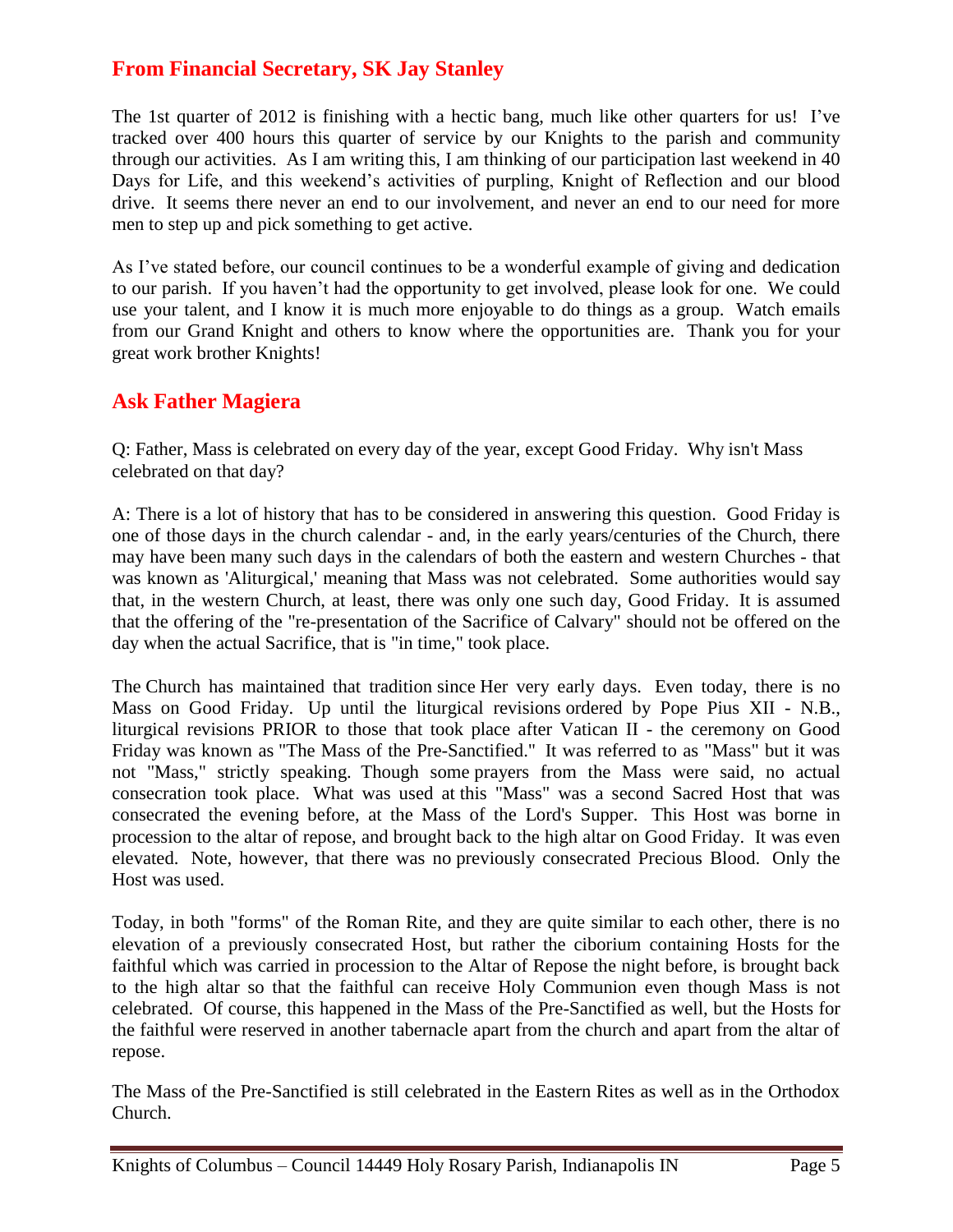#### **The 2012 March for Life**

This year, in January, during the local observance of Roe v. Wade, a number of our Brother Knights were involved in the March for Life. Their participation is greatly appreciated, and we would like to recognize them here now.

Jerry Mattingly, Eric Slaughter, Brendan Garvey - 4th degree during Mass, Nino Morone - 4th degree during Mass, Steve Watt - 4th degree during Mass, Don R. Murphy - 4th degree during Mass.

Also Joseph Lehner - crossing guard (lead rosary before Mass aprox. 11:15am), Don Benson crossing guard, Matt Hurst - crossing guard, Don L Murphy - crossing guard, Marcus Shutta crossing guard - Usher: Communion, Jose Ocampa - crossing guard - Usher: Communion, Kevin Richards - crossing guard - Usher: Communion, John Farrel - crossing guard - Usher: Communion, Bob Evanich - crossing guard - Usher: Holy Communion, Mike Huffman crossing guard - Usher: Collection, and Fr. Michael Magiera – Concelebrant.

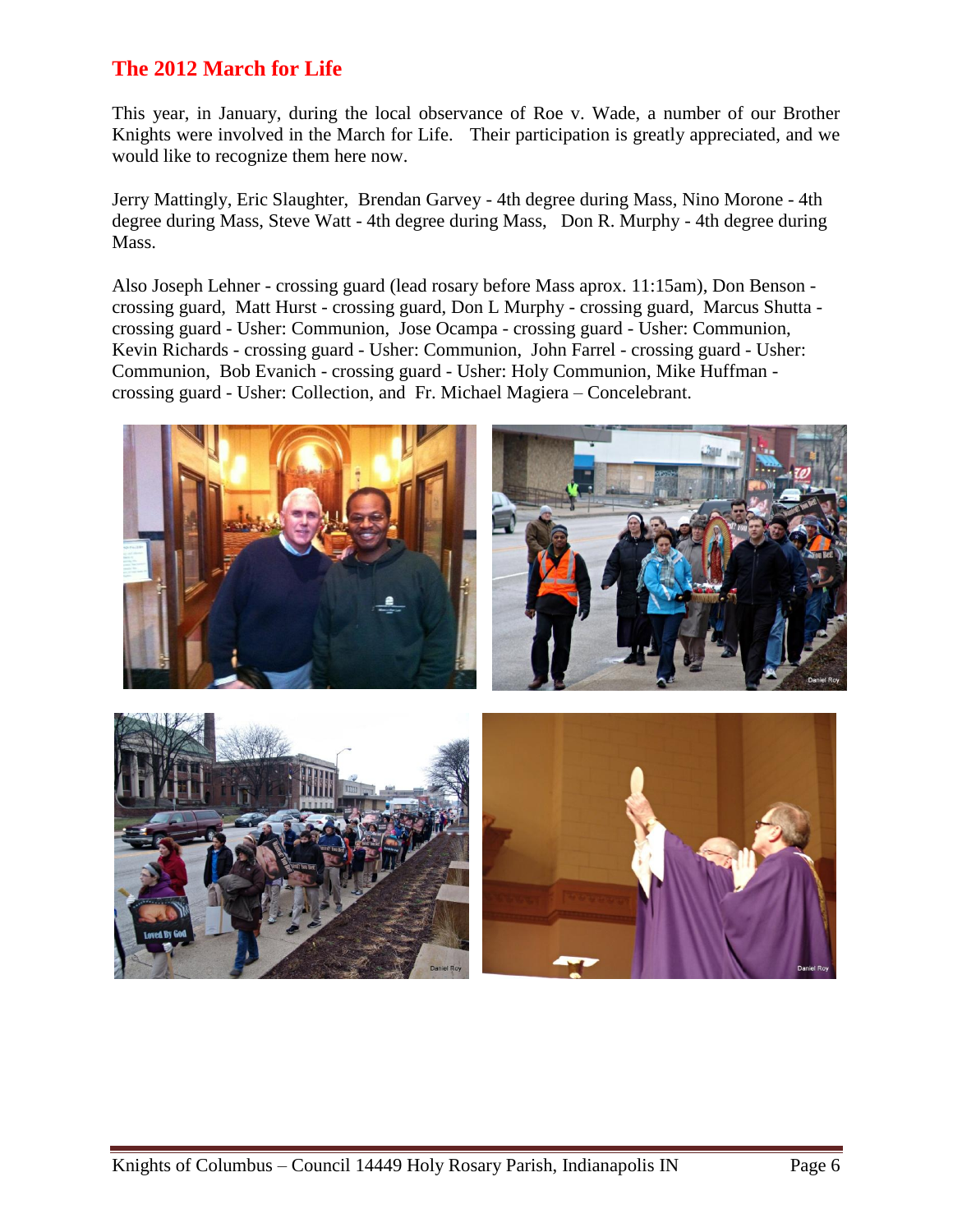## **From the Supreme Knight, Carl A. Anderson**



Catholics in the United States face an unprecedented situation — one that threatens the essence of our religious freedom. The U.S. Department of Health and Human Services' health insurance mandate will force Catholic organizations to provide insurance coverage for sterilization, contraception and abortifacient drugs for their employees. This requirement, which takes effect next year, will be compulsory for every Catholic organization.

Under this rule, the Knights of Columbus will be forced to use membership dues and money generated through insurance sales to fund health care that provides drugs and procedures that violate the moral teaching of the

Catholic Church on the transmission and sanctity of human life.

Constitutional scholars have described the administration's mandate as unconstitutional and illegal. And the U.S. Conference of Catholic Bishops has vowed to fight it, calling on the president to rescind his mandate and urging Congress to pass legislation to protect our religious liberties.

This is not only a Catholic issue. Thousands of Protestant ministers have publicly opposed the mandate, with some saying that they would go to jail before violating their religious beliefs.

In response to the firestorm of controversy that the mandate has created, the Obama administration has offered a so-called accommodation. But what has been offered is both inadequate and unacceptable.

The administration argues that since contraception is less costly than childbirth, insurers can provide this coverage for free, and therefore, Catholics and Catholic institutions should not be concerned. If the president's logic were correct, insurance companies could offer many other prescription drugs for free, since controlling blood pressure and cholesterol, for example, is less expensive than treating patients for heart attack and stroke.

But we know that there is no such thing as a free lunch. The fact remains that Catholic organizations will pay for health insurance programs for their employees, and those programs will be required to provide services that violate our moral beliefs.

And the National Right to Life Committee has warned that the administration's mandate may not stop there. The administration's logic provides the groundwork for mandating abortion coverage in the future since abortion is less expensive than childbirth.

Never before has the federal government used its power to violate religious liberty in this way, insisting that religious organizations pay for programs that violate their moral convictions.

A decade after drafting the Declaration of Independence, Thomas Jefferson wrote the Virginia Act for Establishing Religious Freedom. In it, he stated: "To compel a man to furnish contributions of money for the propagation of opinions which he disbelieves, is sinful and tyrannical."

In the 1950s, the Knights of Columbus led efforts to have the words "under God" added to the U.S. Pledge of Allegiance. These words came from Abraham Lincoln's Gettysburg Address.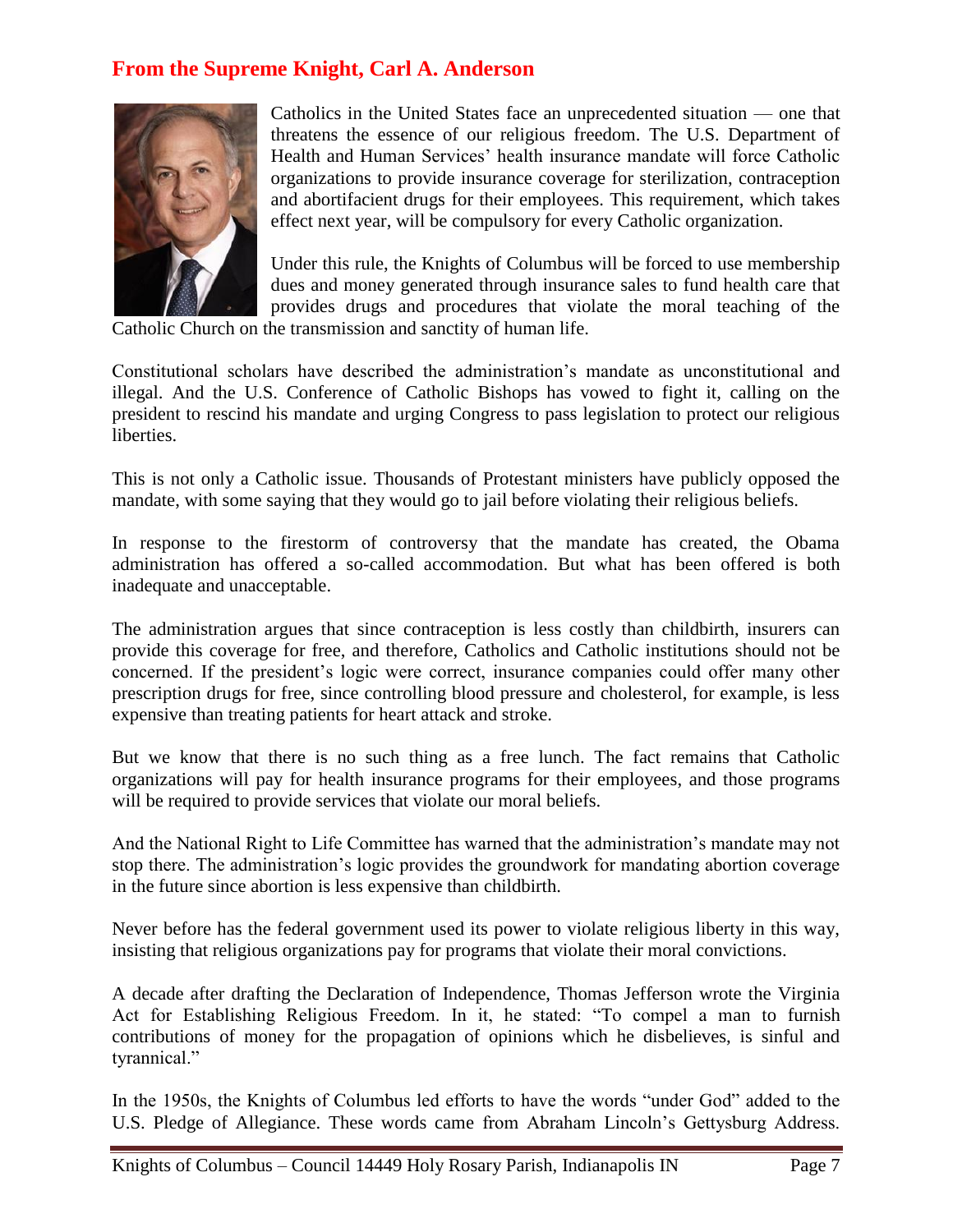Like Jefferson, Lincoln knew that America's greatness cannot be separated from the affirmation in the Declaration of Independence that we are a nation of inalienable rights "endowed by our Creator."

In January, Pope Benedict XVI spoke out publicly about the new threats to religious liberty in the United States. He said: "It is imperative that the entire Catholic community in the United States comes to realize the grave threats to the Church's public moral witness."

Today, the Knights of Columbus has a critical role to play in defending our religious liberty. We must support our bishops when they insist that President Obama rescind his unjust mandate. We must also urge members of Congress to pass legislation to protect our liberties. And we must pray that this threat to religious freedom will be overcome.

We face a time of great challenge. Every brother Knight must do his part. Like so many brother Knights before us, I am confident that we too will stand firm in the cause of freedom and in defense of our Church.

Vivat Jesus!

## **From our Field Agent, SK Don R. Murphy**



Four parts of retirement: Phase One

In the next four articles, I would like to discuss a goal that's on many workers' radar: retirement. To some, retirement is the pot of gold at the end of the rainbow or the reward after a long career. It's a time to relax, take up a hobby and enjoy life. Whether retirement is just around the next corner or if you have another 30 years to go, it's never too soon or too late to start planning or revise that plan.

Some experts suggest that there are four phases of retirement: protection, accumulation, income de-accumulation and care. In this article, I will tackle protection.

Protection is the base element of any well-founded financial plan; the base of the pyramid, for example. Without basic protection against premature death or the inability to earn income due to disability, the remainder of the pyramid collapses. If you own mutual funds and die without life insurance, those funds will be needed to pay final expenses (collapsing), perhaps at the most inopportune time (after a market correction). If you own mutual funds and lose your ability to earn income due to disability and are without paycheck protection, those funds will be needed in order to pay living expenses (collapsing), perhaps at the most inopportune time (is there ever an opportune time?).

So, basic protection is a must. The good thing is that this protection is offered by the Knights of Columbus. Our whole life products and disability income insurance are designed with this goal in mind. For example, our Life Paid Up at 65 plan is perfect for this purpose because premier payments end right when retirement is upon you. There are many other options that I can discuss with you that will fit your needs and your budget.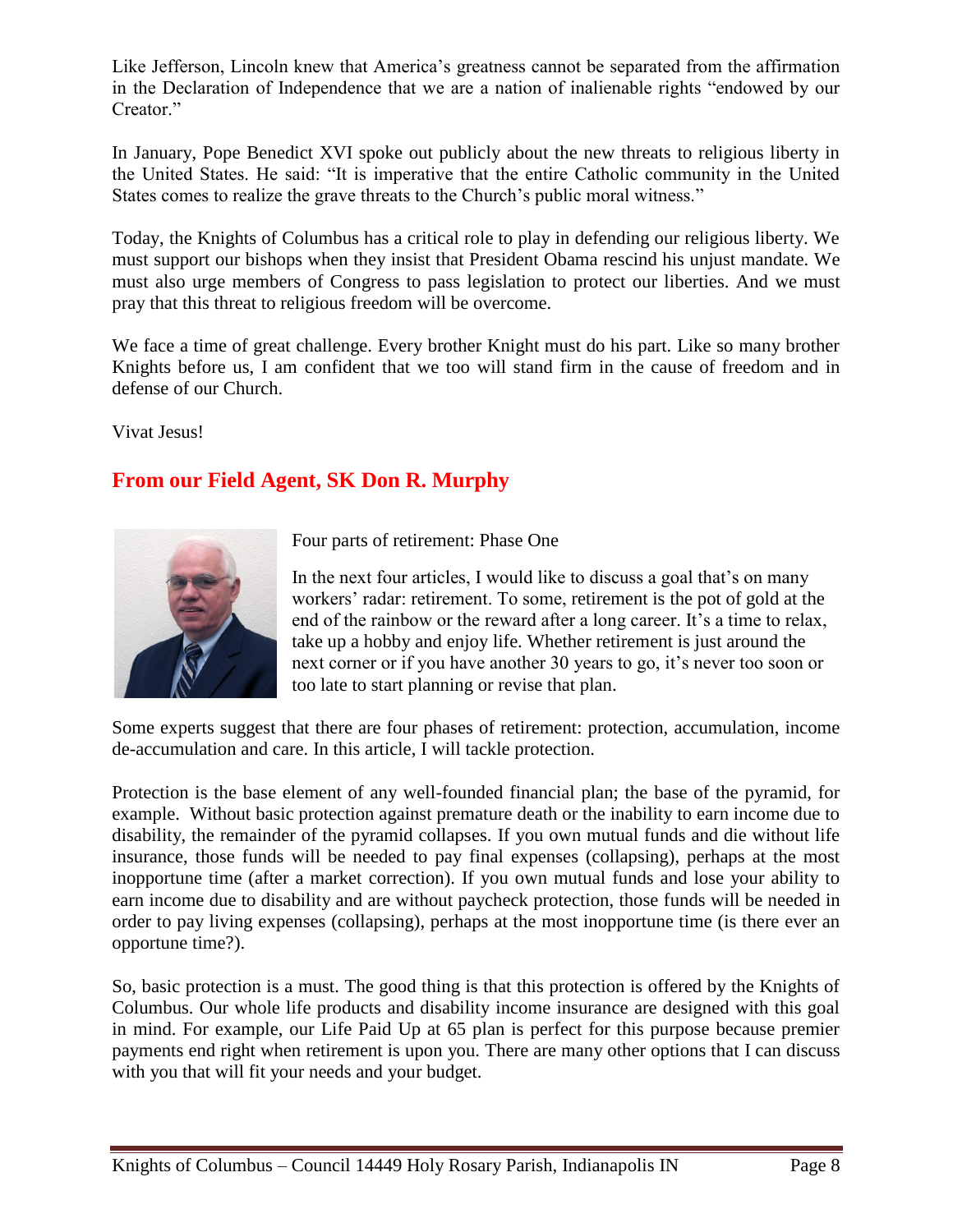A newer addition to our product portfolio, disability income insurance protects your most valuable asset: your ability to work and earn money. Plans can be customized and are available to cover many professions, from farmers to lawyers.

Once you've established the proper protection, the next phase is accumulation of cash, which I will discuss in a future article.

Contact me to learn more.

I'm at 317-532-7330 or don.murphy@kofc.org. Contact me – let's talk.

Don R Murphy, FIC Knights of Columbus Insurance

#### **Council Officers for 2011-2012**

Grand Knight Bob Evanich Deputy Grand Knight Edwin Barron Chancellor Stephen ( Steve) Watt Chaplain Fr. Michael Magiera Recorder Timothy Rushenberg Treasurer Carlos Rivas Advocate Brian Murrey Warden Nino Morone Inside Guard Fred Feld Outside Guard Paul Neuendorf 3 Year Trustee Don L. Murphy 2 Year Trustee Don Benson 1 Year Trustee Frank Oliver Financial Secretary **Jay Stanley** Past Grand Knight Don L. Murphy Lecturer Kurt Hostettler

#### **Committee Chairs for 2011-2012**

Program Director Jay Stanley Church Director Gary Willen **Community Director 5 1988 IV Jerry Friederick** Council Director Don Benson Family Director **Edwin Barron** Youth Director Vacant Pro-Life Director Jerry Mattingly Membership Director Frank Oliver